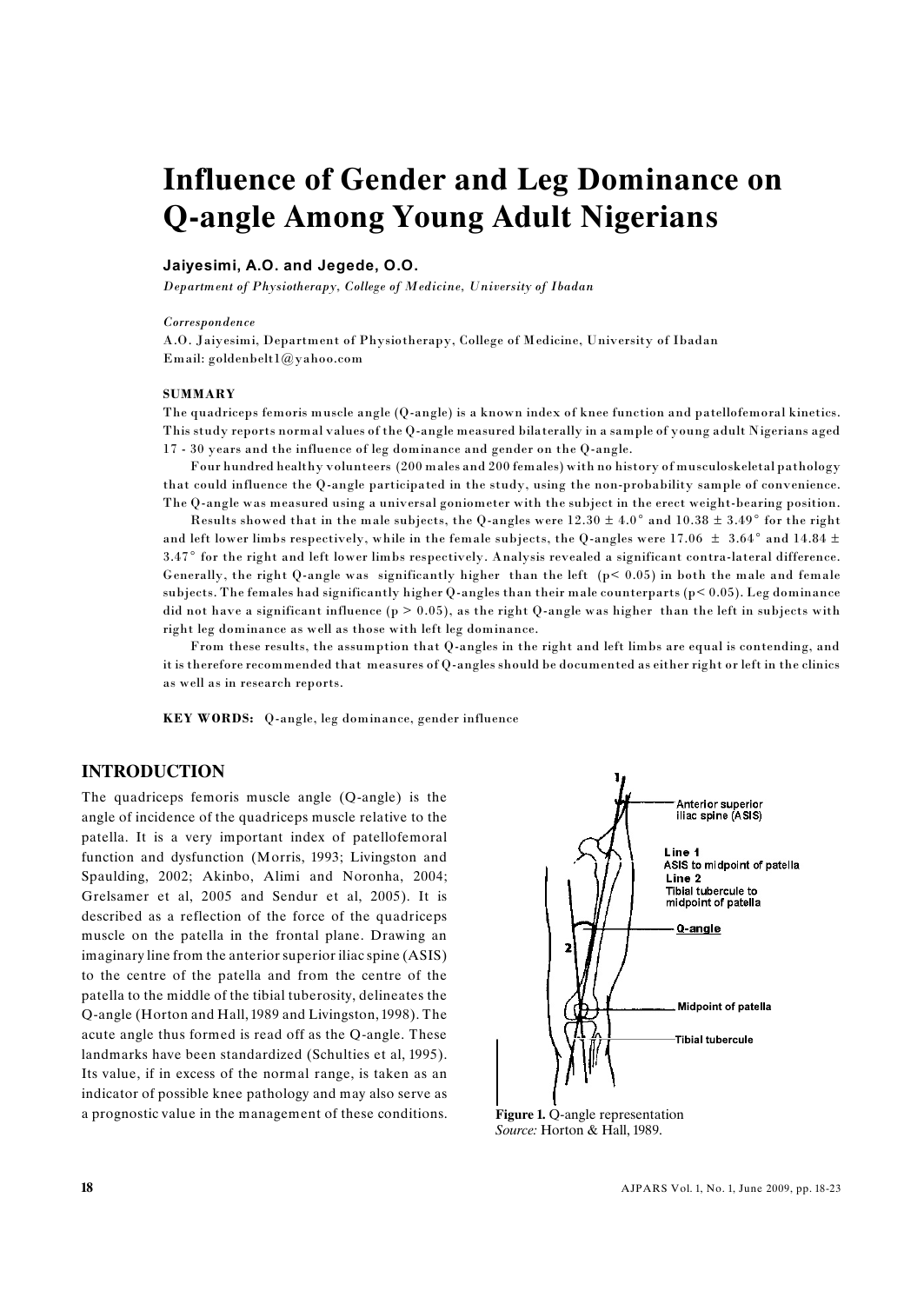Important as the Q-angle is, it has been a subject of intense controversy, especially in terms of estimating values with a normal range. Any value in excess of  $15^{\circ}$ - 20°, however, is generally labelled as excess (Levine, 1979; Paulos et al, 1980; Huberti et al, 1984; Livingston and Mandingo, 1997). The inability to reach a definitive value for the Q-angle can be ascribed to methodological differences in measurement and bilateral symmetry or asymmetry. Differences in subject-positioning significantly affect the values reported. Subjects are usually measured in the supine position, but this does not take into account the erect weight-bearing position (Livingston, 1998). The contractile state of the quadriceps femoris muscle is also to be taken into consideration. The subjects must be informed to relax the quadriceps muscle, as this is expected to affect the measurement.

D'amico and Rubin (1986) investigated the effects of foot orthoses on Q-angle, and concluded that subjects should be barefoot before the measurements are taken in the weight-bearing position. Most authors reported one value in their studies (Hvid, Andersen and Schmidt, 1981; Woodland and Francis, 1992; Caylor, Fites and Wovrel, 1993) assuming symmetry in both lower limbs of the subjects, but this is outrightly erroneous (Livingston, 1998). Livingstone suggested that the only reason for reporting one value should be for research purposes and not for any significant clinical extrapolation. Livingston and Mandigo (1997) reported asymmetry, with the differences ranging from 0.9° in men and 1.7° in women. They also reported 50% of the subjects displaying a bilateral difference of at least 4° between the right and left Q- angles. One-fifth of the subject population (10 out of 50) had differences ranging from 8°-10.3°. Despite overwhelming evidence indicating that young women have greater Q-angles than their male counterparts, with differences ranging from 2.7°- 5.8° and 3.4° - 4.9°. Skalley et al (1993) and Livingston and Mandigo (1997) reported no significant statistical difference in mean Q-angles between their male and female groups. The purported reason for the disparity is the wide gynaecoid pelvis of the females. The wide pelvis creates more lateral proximal reference points for the measurement and necessitates a more valgus orientation of the knee on weight-bearing to establish a mechanical axis through the hip, knee and ankle (Hvid, Andersen and Schmidt, 1981; Woodland and Francis, 1992). Shorter femurs in women may also be contributory (Horton and Hall, 1989). However, these reasons are still considered inconclusive (Livingston, 1998). There is a dearth of literature relating Q-angle to leg dominance. In fact, Akinbo, Tella and Jimo (2008) in their concluding remarks stated that all the subjects in their study were right dominant and suggested that further study may be conducted on the left dominant subjects. This study therefore sought to investigate the bilateral differences and the influence of gender and leg dominance on Q-angle among young adult Nigerians.

#### **Methodology**

The consent of 400 (200 males and 200 females) healthy students of the University of Ibadan, Nigeria, aged 17-30 years were sought to participate in the study after due explanations. The ethical guidelines according to the Helsinki declaration were duly followed. The nonprobability sample of convenience was utilized. Inclusion criteria were as follows:

- 1. Subject should have no history of knee pathology. Prospective participants were excluded based on the patella apprehension test.
- 2. Subject should have easily palpable landmarks, including the anterior superior iliac spine, tibial tubercle and patella margins.

#### **Materials**

The materials used include the following:

- ! A plastic universal goniometer to measure the Q-angle
- ! A bathroom scale (Hanson, Ireland) to measure the body weight
- A mobile height meter to measure the standing height
- ! An indelible marker to mark the anatomical landmarks

#### **Procedure**

A brief description of the procedure was given to the subjects after recording their age, gender, weight and height. Each subject, dressed in shorts and T-shirt, was decently exposed to show the landmarks. With the subject standing in the erect, weight-bearing position, the anatomical landmarks including the border of the patella, tibia tubercle and anterior superior iliac spine (ASIS) were palpated and the centre of the patella marked by an indelible marker. The axis of the goniometer was placed on the midpoint of the patella, its stationary arm on the ASIS while the movable arm was aligned to the tibial tubercle. The angle formed was read off as the Q-angle. The quadriceps muscle was kept relaxed (without voluntary quadriceps contraction) throughout the measurement and the subject was barefooted. All measurements were taken by the same investigator. An excellent intertester reliability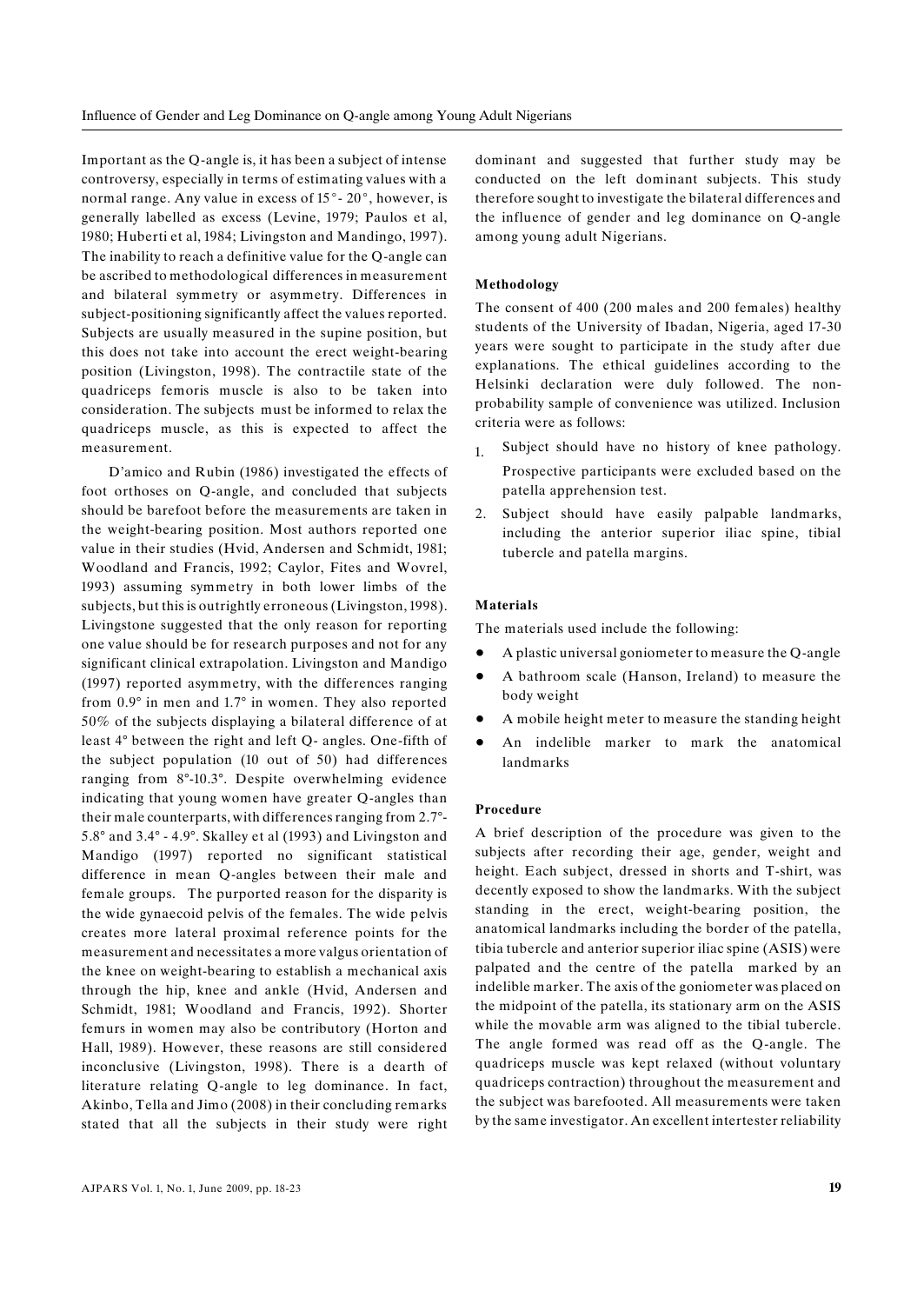(ICC,  $r = 0.80$ ) has been reported for Q-angle measurement (Shrout et al, 1979; Fleiss, 1986).

The leg dominance of the subjects was noted by appropriate questioning and the subjects were assigned to 4 groups:

| Group I: | Right Leg Dominant Males (RDM)              |
|----------|---------------------------------------------|
|          | Group II: Left Leg Dominant Males (LDM)     |
|          | Group III: Right Leg Dominant Females (RDF) |
|          | Group IV: Left Leg Dominant Females (LDF)   |

#### **Analysis of Data**

The subjects' age, weight, height, right Q-angle (RQA) and left Q-angle (LQA) were recorded as the mean and standard deviation. The independent t-test was used to compare the Q-angles in the male and female groups. The paired t-test was used to test for bilateral symmetry within subject Q-angle difference. The 2 X 2 analysis of variance (ANOVA) procedure with gender and limb (right, left) as the independent variables, was used to compare the physical characteristics of the subjects. Where ANOVA indicated significant across-group difference, the Duncan's Multiple Range test was used for post-hoc analysis to see which pair(s) of groups differed significantly. The level of significance was fixed at 0.05.

between 39.0-83.0 kg and were 1.54-2.01 m tall. The mean and standard deviation of the physical characteristics of the subjects are recorded in table 1. The male subjects were significantly  $(p < 0.05)$  heavier and taller than the female subjects.

Table 2 shows the mean Q-angles recorded for each of the four groups. The paired t-test was used to compare the right and left Q-angles (RQA and LQA) in each group. All the male subjects (right leg dominant {Group I} and left leg dominant {Group II}) had significantly higher RQA  $(P < 0.05)$ . Among the females, the right leg dominant subjects  $\{Group III\}$  had significantly higher RQA (P < 0.05), but the difference was not significant ( $P > 0.05$ ) in the left leg dominant group {Group IV}. The average difference between the RQA and LQA was  $2.04 \pm 3.16^{\circ}$  for all the subjects.

Table 3 also presents the mean differences for the male and female subjects. Seventy-four (18.5%) of the subjects had higher LQA, while 38 (9.5%) had equal RQA and LQA. Majority of them (288, 72.0%) had higher RQA. Among those who had higher LQA, the maximum difference was 8.00°, while among those with higher RQA, a difference of up to 16.00° was observed (table 3).

The independent t-test was used to compare the Qangles between the male and female subjects. The result summarized in table 4 shows that the female subjects had significantly higher Q-angles than their male counterparts  $(p < 0.001)$  in both legs.

## **RESULTS**

The subjects in the study were aged 17-30 years, weighed

|                |                                   | Male                               |                                    | Female                               |                                   | F-ratio | P-value          |
|----------------|-----------------------------------|------------------------------------|------------------------------------|--------------------------------------|-----------------------------------|---------|------------------|
|                |                                   | Right Leg<br>Dominant<br>$(N=189)$ | Left Leg<br>Dominant<br>$(N = 11)$ | Right Leg<br>Dominant<br>$(N = 194)$ | Left Leg<br>Dominant<br>$(N = 6)$ |         |                  |
| Age            | X                                 | 22.94                              | 23.36                              | 22.14                                | 22.00                             | 3.744   | 0.011            |
| (Yrs)          | S.D.                              | 2.75                               | 2.42                               | 2.21                                 | 2.00                              |         |                  |
| Weight<br>(Kg) | $\boldsymbol{\mathrm{X}}$<br>S.D. | 62.74<br>7.42                      | 64.14<br>5.66                      | 57.66<br>8.27                        | 59.00<br>12.95                    | 14.125  | $\boldsymbol{0}$ |
|                |                                   |                                    |                                    |                                      |                                   |         |                  |
| Height         | X                                 | 1.74                               | 1.71                               | 1.63                                 | 1.63                              | 92.043  | $\mathbf{0}$     |
| (cm)           | S.D.                              | 0.06                               | 0.07                               | 0.06                                 | 0.07                              |         |                  |
|                |                                   |                                    |                                    |                                      |                                   |         |                  |

**Table 1.** Physical characteristics of subjects

Horizontal lines join pairs of values that are significantly different  $p < 0.05$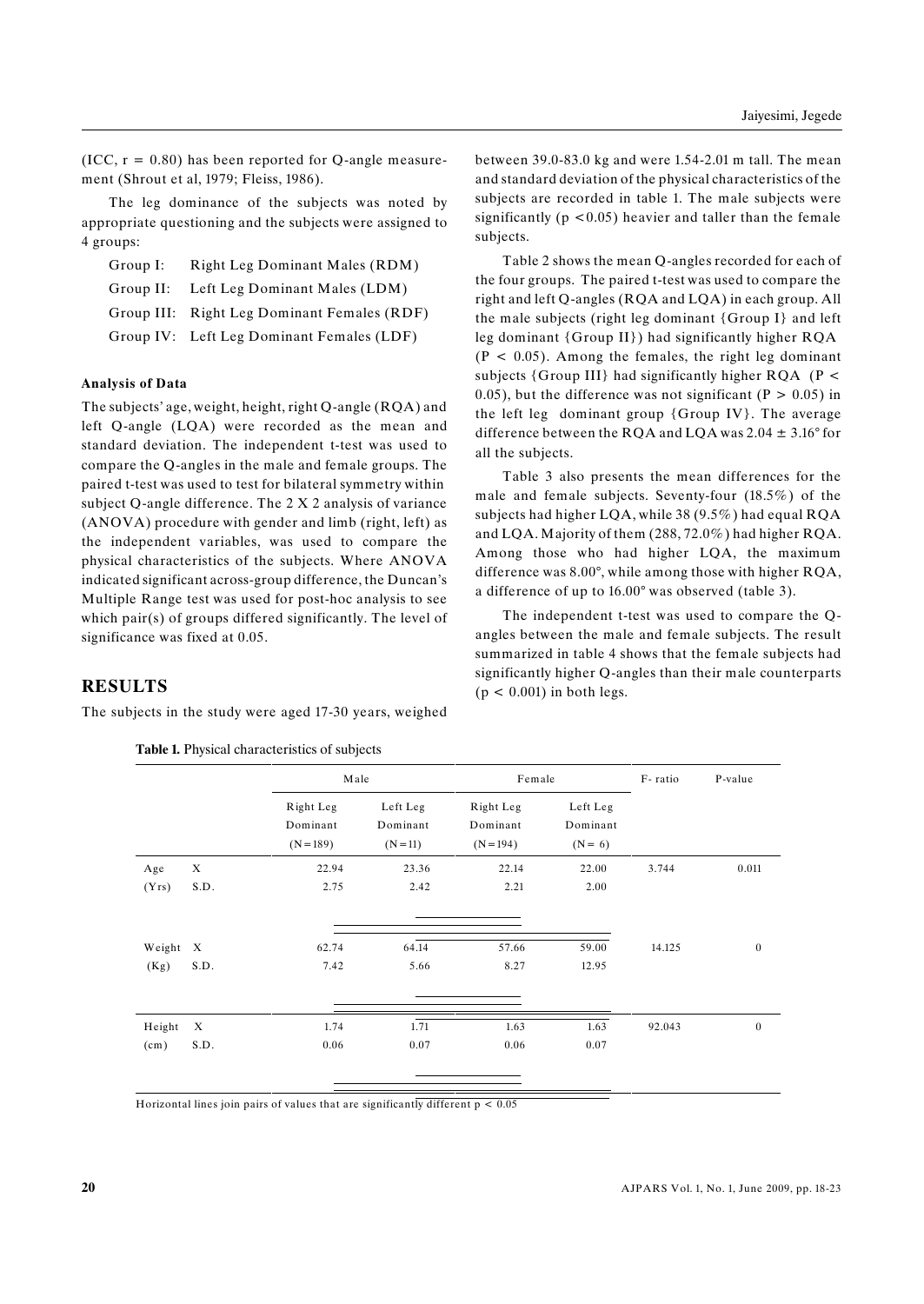|              |      | Male                                 |                                    |                                      | Female                            |                                      | Male & Female                      |             |
|--------------|------|--------------------------------------|------------------------------------|--------------------------------------|-----------------------------------|--------------------------------------|------------------------------------|-------------|
|              |      | Right leg<br>Dominant<br>$(N = 189)$ | Left leg<br>Dominant<br>$(N = 11)$ | Right leg<br>Dominant<br>$(N = 194)$ | Left leg<br>Dominant<br>$(N = 6)$ | Right leg<br>Dominant<br>$(N = 383)$ | Left leg<br>Dominant<br>$(N = 17)$ | $(N = 400)$ |
| Right        | X    | 12.164                               | 12.818                             | 17.167                               | 14.417                            | 14.698                               | 13.382                             | 14.640      |
|              | S.D. | 4.006                                | 3.133                              | 3.633                                | 2.905                             | 4.565                                | 3.065                              | 4.520       |
| Left         | X    | 62.740                               | 64.140                             | 57.660                               | 59.000                            | 12.655                               | 11.529                             | 12.610      |
|              | S.D. | 7.420                                | 5.660                              | 8.270                                | 12.950                            | 4.124                                | 4.252                              | 4.130       |
| Calculated t |      | 7.755                                | 2.456                              | 10.235                               | 0.139                             | 12.704                               | 2.012                              | 12.86       |
| P-value      |      | $0.000*$                             | $0.034*$                           | $0.000*$                             | 0.895                             | $0.000*$                             | 0.051                              | $0.000*$    |

**Table 2.** Q-angle measures and paired t-test to compare the within-subject bilateral symmetry

**\*** Indicates significant difference p< 0.05

**Table 3.** Differences between the right and left Q-angles (in degrees)

|         | Male        |            |             | Female      |           |             | All         |
|---------|-------------|------------|-------------|-------------|-----------|-------------|-------------|
|         | <b>RDM</b>  | <b>LDM</b> | All         | <b>RDF</b>  | LDF       | All         |             |
|         | $(N = 189)$ | $(N = 11)$ | $(N = 200)$ | $(N = 194)$ | $(N = 6)$ | $(N = 200)$ | $(N = 400)$ |
| Minimum | $-8.00$     | $-2.00$    | $-8.00$     | $-6.00$     | $-3.00$   | $-6.00$     | $-8.000$    |
| Maximum | 13.00       | 10.50      | 13.00       | 16.00       | 4.00      | 16.00       | 16.000      |
| Mean    | 1.77        | 2.77       | 1.82        | 2.31        | 0.17      | 2.248       | 2.035       |
| S.D.    | 3.17        | 3.74       | 3.17        | 3.15        | 2.93      | 3.16        | 3.164       |

 $DRL = RQA - LQA$  (negative sign denotes a higher LQA than  $RQA$ )

where:

DRL – Bilateral difference in Q-angle

RQA – Right Q-angle LQA – Left Q-angle

LDM – Left leg dominant subjects

RDM – Right leg dominant subjects

**Table 4.** Independent t-test to compare Q-angles in male and female subjects

|       |      | Male        | Female      | Calculated t P-value |          |
|-------|------|-------------|-------------|----------------------|----------|
|       |      | $(N = 200)$ | $(N = 200)$ |                      |          |
| Right | X    | 12.200      | 17.085      | 12.847               | $0.000*$ |
|       | S.D. | 3.960       | 3.638       |                      |          |
| Left  | X    | 10.378      | 14.837      | 12.815               | $0.000*$ |
|       | S.D. | 3.490       | 3.467       |                      |          |

 $*$  Indicates significant gender difference  $p < 0.001$ 

The subjects were rearranged to test for the influence of leg dominance, all the right leg dominant subjects (Groups I and III,  $n = 383$ ) and left leg dominant subjects (Groups II and IV,  $n = 17$ ) were pooled together. For each of these larger groups, the right and left Q-angles were compared for symmetry or asymmetry using the paired ttest. The results are summarized in table 2. The right leg dominant subjects had significantly higher RQA (p < 0.001), but the difference was not significant ( $p > 0.05$ ) among the left leg dominant subjects.

## **DISCUSSION**

The study established that the average Q- angle for the right and left limbs in the male population are  $12.20 \pm$ 3.96 $^{\circ}$  and 10.38  $\pm$  3.49 $^{\circ}$ , respectively. For the female population, the right and left Q-angles are  $17.09 \pm 3.64^{\circ}$ and  $14.84 \pm 3.47^{\circ}$ . It is difficult to compare the results of this study with previous Nigerian studies on Q-angle, because most of them reported one value only. There are also differences in methodologies, in that they all measured the Q-angle using the flexiometer, while this study used the goniometer, which is more popular among medical practitioners. The only Nigerian study that employed a similar methodology (Akinbo et al, 2008) reported values close to the ones observed in this study. For their asymptomatic subjects (all male), they reported RQA and LQA of 12.88  $\pm$  1.30° and 15.70  $\pm$  1.72°, respectively. The values obtained in this study are higher than those reported by Livingston and Mandigo (1997). They reported for their male population ( $N = 50$ ) RQA and LQA of  $9.5 \pm 4.6^{\circ}$ and  $10.4 \pm 5.7^{\circ}$ , respectively; for the female population (N  $= 50$ ), RQA and LQA of 10.5  $\pm$  4.2° and 12.2  $\pm$  5.2°. The values are also higher than those reported by Byl and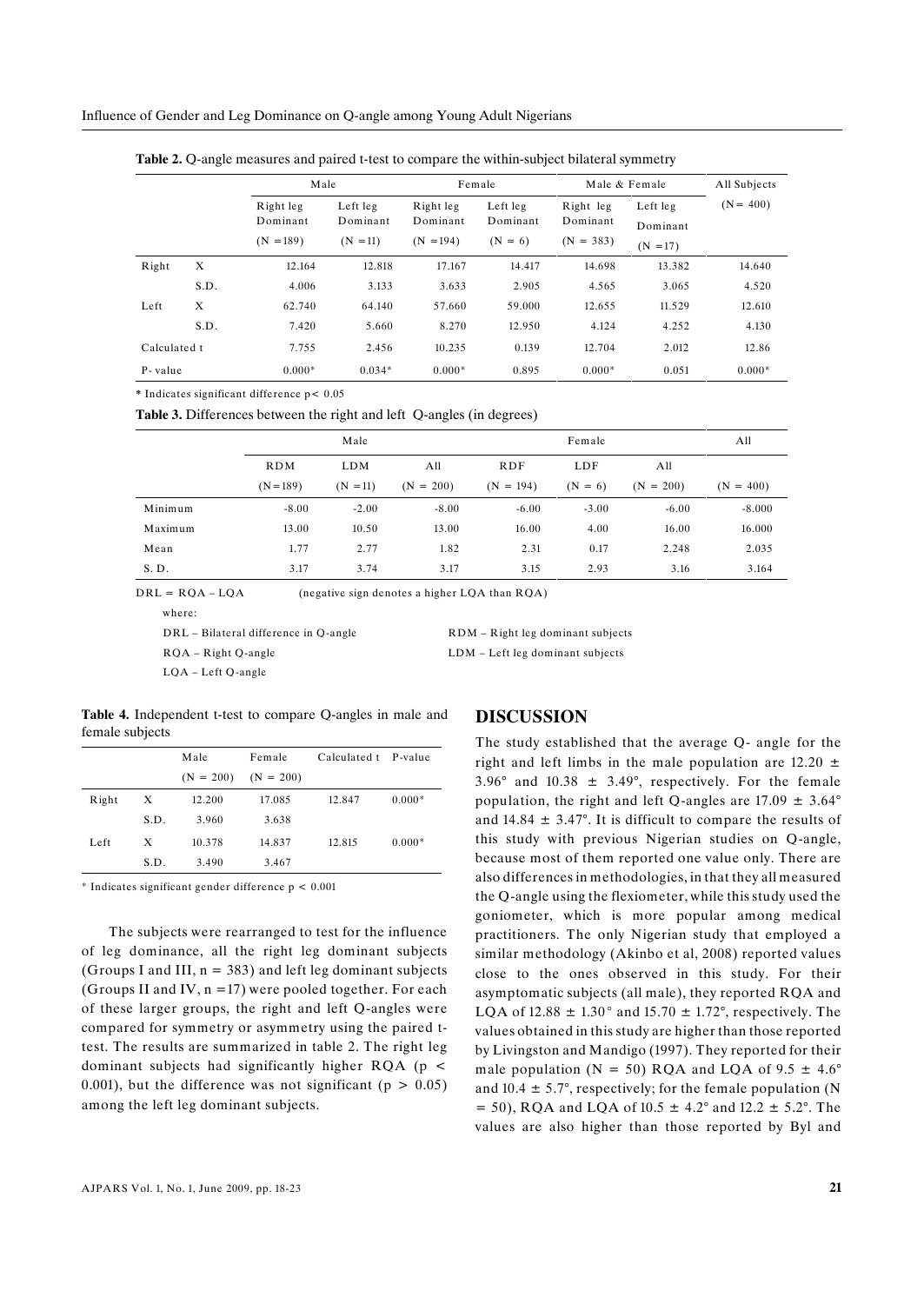Livingston (1999). They reported for their male population  $(N = 16)$ , RQA and LQA of 6.3° and 5.9°, respectively; for the female population ( $N = 18$ ), RQA and LQA of 10.1° and 9.7°. The differences between these values and those of the present study may therefore be racial.

#### **Bilateral Asymmetry**

Across the four groups, with the exception of the left leg dominant female group, the RQA was significantly higher than the LQA ( $p < 0.05$ ). This is consistent with the results of Hahn and Foldspan (1997), but does not correspond to that Livingston and Mandigo (1997) and Akinbo et al (2008), who reported higher LQA than RQA. The average difference of 1.82 between the RQA and LQA for the male subjects and 2.25° for the female subjects obtained in this study, though higher than 0.9° in men and 1.7° in women reported by Livingston and Mandigo (1997), shows a similar trend of greater asymmetry in the female than in the male Q-angles.

#### **Gender Effect**

Significantly higher Q-angles were recorded in both the RQA and LQA of the females. This is consistent with previous studies (Woodland, 1992; Livingston, 1998). The initially accepted, though unproven explanation for the greater Q-angles in women, is that a woman has a wider pelvis. This may no longer be a valid explanation considering the report of Grelsamer et al (2005). These researchers opined that because of the long distance between the pelvis andpatella, relative to the distance from the patella to the tibial tuberosity, large changes in the position of the anterior superioriliac spine are necessary to effect significant changes in the Q-angle. In their study of 69 subjects, Grelsamer et al did not find such large differences in the position of the anterior superior iliac spine, and found a mean difference of only  $2.3^{\circ}$  between the Q-anglesof men and women. Furthermore, they found that men and women of equal heights demonstratedsimilar Q-angles, with taller people having slightly smaller Qangles. It was concluded that the slight difference in Qangles between men and women can be explained by the fact that men tend to be taller.

#### **Leg Dominance Effect**

The results of this study suggest that leg dominance does not significantly influence the Q-angle. There were no previous studies to compare this finding with.

# **CONCLUSION**

From the foregoing, we conclude that the right and left Qangles are not equal in the same individual and are higher in women. No significant relationships were established between Q-angle and leg dominance, but this is inconclusive. We recommend that in recording Q-angle measurements, both limbs should be measured.

## **References**

- Akinbo, S.R.A., Alimi, N.O. and Noronha, C.C. (2004) Relationship between bilateral knee joint osteoarthritis and the Q-angle. *South Africa Journal of Physiotherapy* 60, pp. 26- 29.
- Akinbo, S.R.A., Tella, B.A., Jimo, O.O. (2008) Comparison of bilateral quadriceps angle in asymptomatic and symptomatic males with unilateral anterior knee pain. *The International Journal of Pain, Symptom Control and Palliative Care* 6(1).
- Byl, T. and Livingston, L.A. (1999) Bilateral imbalances in Qangles and quadriceps peak torque measurements. http://www.asbweb.org/conferences/1990s/1999/ ACROBAT/014.PDF.
- Caylor, D., Fites, R. and Wovrel, T.W. (1993) The relationship between quadriceps angle and anterior knee pain syndrome. *Journal of Orthopaedic and Sports Physical Therapy* 17(1), pp.11-16.
- D'amico, J.C. and Rubin, M. (1986) The influence of foot orthoses on the quadriceps angle. *Journal of American Pediatric Association* 76(6), pp.337-340.
- Grelsamer, R.P. (2005) Men and women have similar Q-angles: A clinical and trigonometric evaluation. *Journal of Bone and Joint Surgery* 87(11), pp.1498 -1501.
- Hahn, T. and Foldspan, A. (1997) The Q-angle and sport. *Scandinavian Journal of Medicine Science and Sports* 7(1), pp. 43- 48.
- Horton, M.G. and Hall, T.L. (1989) Quadriceps femoris muscle angle: Normal values and relationship with gender and selected skeletal measures. *Physical Therapy* 69(11), pp.897- 901.
- Huberti, H.H. and Hayes, W.C. (1984) Patellofemoral contact pressures: The influence of Q-angle and tendofemoral contact. *Journal of Bone and Joint Surgery* 66A(5), pp.715- 724.
- Hvid, I., Andersen, L.I. and Schmidt, H. (1981) Chondromalacia patellae: The relation to abnormal patellofemoral joint mechanics. *Acta Orthopedic Scandinavia* 52, pp. 661-666.
- Levine, J. (1979) Chondromalacia patellae. *The Physician and Sports Medicine* 7(8), pp. 41-49.
- Livingston, L.A. (1998) Q-angle: A reviewof literature. *Journal of Orthopaedics and Sports Physical Therapy* 28(2), pp. 105-109.